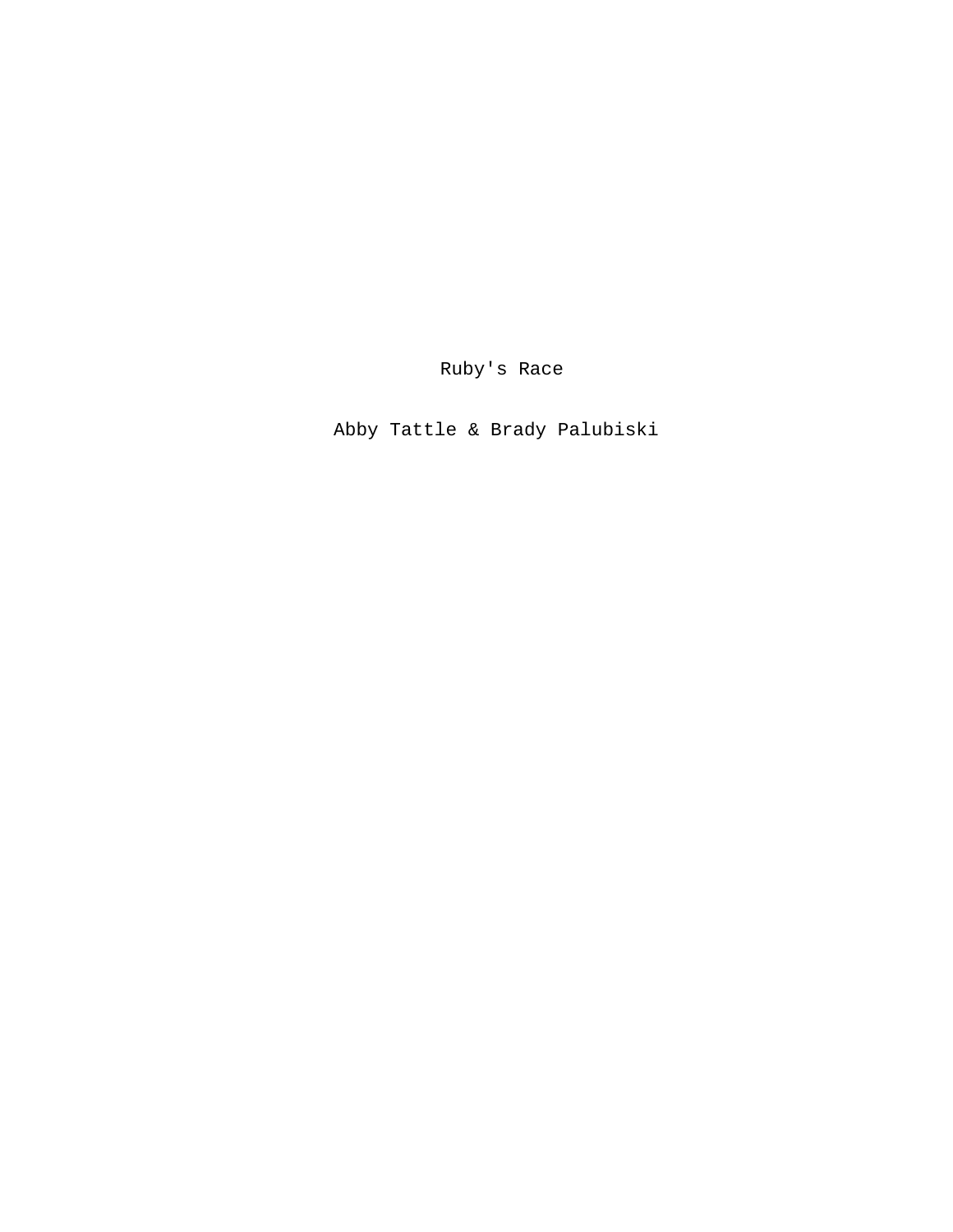1 INT. ARCADE - DAY 1

A RACE CAR GAME is situated in the middle of the room. Its BEEPS beckon to young RUBY (10) and JADEN (12).

Each greedily grab a controller. Jaden eagerly CLICKS play.

The screen illuminates to LIFE!

2 INT. RACING GAME SCREEN - CONTINUOUS 2

Ruby selects a JUNGLE JEEP while Jaden selects a RED CHARGER.

3 INT. ARCADE - DAY 3

Jaden gives Ruby a smug look...

JADEN Ha! Good luck...

Ruby narrows her eyes, determined to win. She turns and faces the screen. She gulps.

The game counts down, 3...2...1... GO!

## FLASH TO:

4 EXT. RACE COURSE - CONTINUOUS 4

The Jeep and The Charger launch into action, racing over the checkered STARTING LINE.

5 INT. JEEP - MORNING 5

ABBY, a bad-ass SAFARI TOUR-GUIDE with the camo-print shorts to prove it, ferociously drives the JEEP. Ruby appears next to her. A air-soft gun replaces the controller in her hand.

Abby looks over at her new companion.

## ABBY

Well, don't just sit there!

Abby gestures to the RED CHARGER speeding in front of them. Jaden pokes his head out the window. He is dressed like NEO from the Matrix-- a mobster's long, black cloak and dark shades.

Jaden FIRES a BLASTER at Ruby. She jumps into action, FIRING back at the vehicle.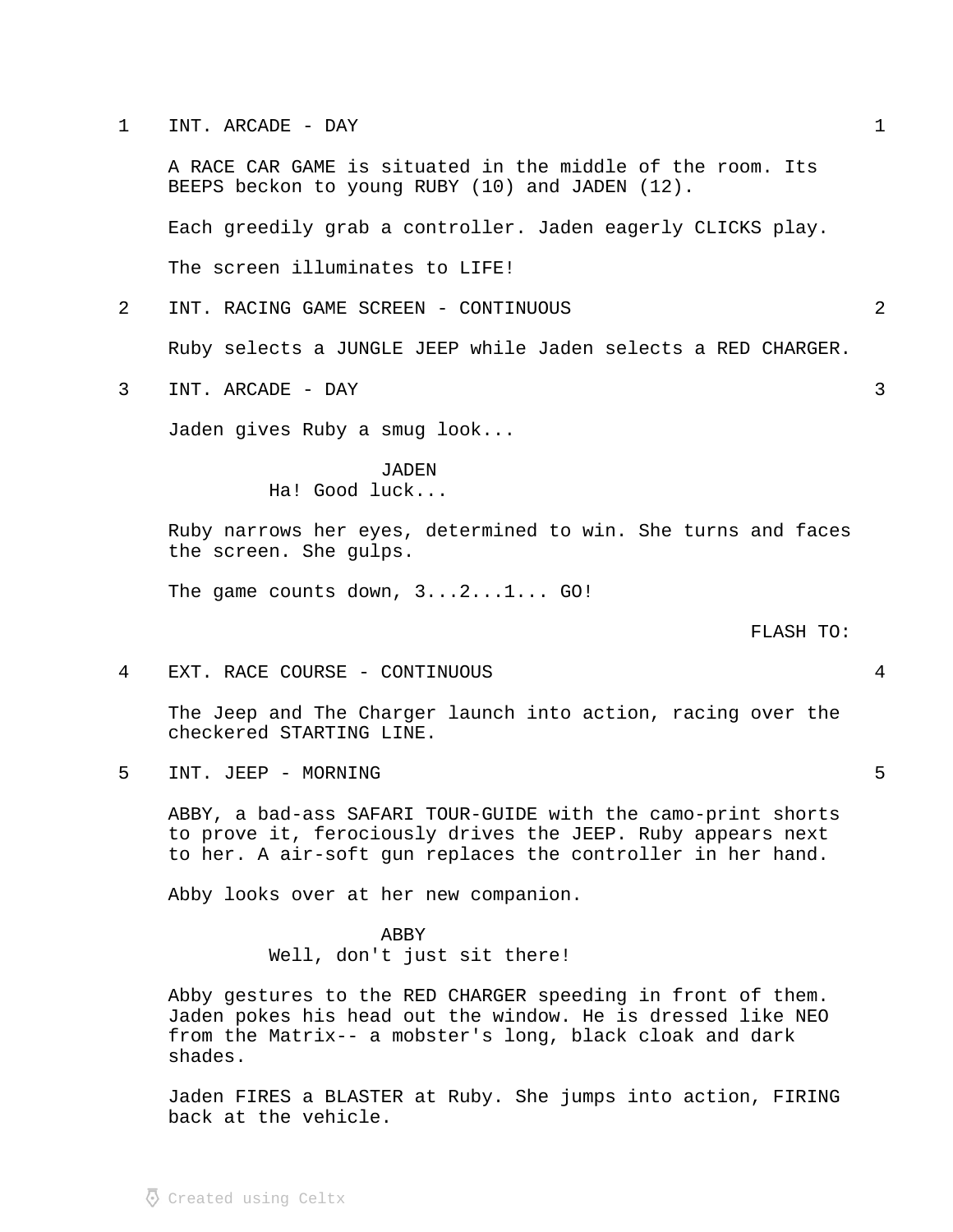6 EXT. RACE COURSE - CONTINUOUS 6

The Charger SWERVES, dodging the blasts.

7 INT. JEEP - CONTINUOUS 7

ABBY

Nice try, I chase raptors in my sleep!

Abby stomps on the gas. The Jeep lurches forward, passing the Charger.

8 INT. CHARGER - CONTINOUS 8

MOBSTER SCOTT, Jaden's companion, ducks as he drives, dodging a BLAST delivered by Ruby.

> JADEN No! They're pulling ahead!

SCOTT It's not over, sonny!

The Jeep BANGS a right onto an off-road shortcut. The Charger halts to a stop.

## SCOTT

Rats!

The Charger does a burner and continues on its course.

9 EXT. RACE COURSE - CONTINUOUS 9

The Jeep cascades through rough terrain. Ruby looks around trying to figure out where they are.

The Charger speeds down a countryside road when suddenly the Jeep blasts out of the woods, cutting the Charger off.

Both Ruby and Jaden begin firing at one another.

FINISHING FLAGS appear in the distance.

10 INT. JEEP - CONTINUOUS 10

The Charger overtakes the Jeep.

RUBY

Ohhh, no!

Abby's eyes narrow as she grips the steering wheel like her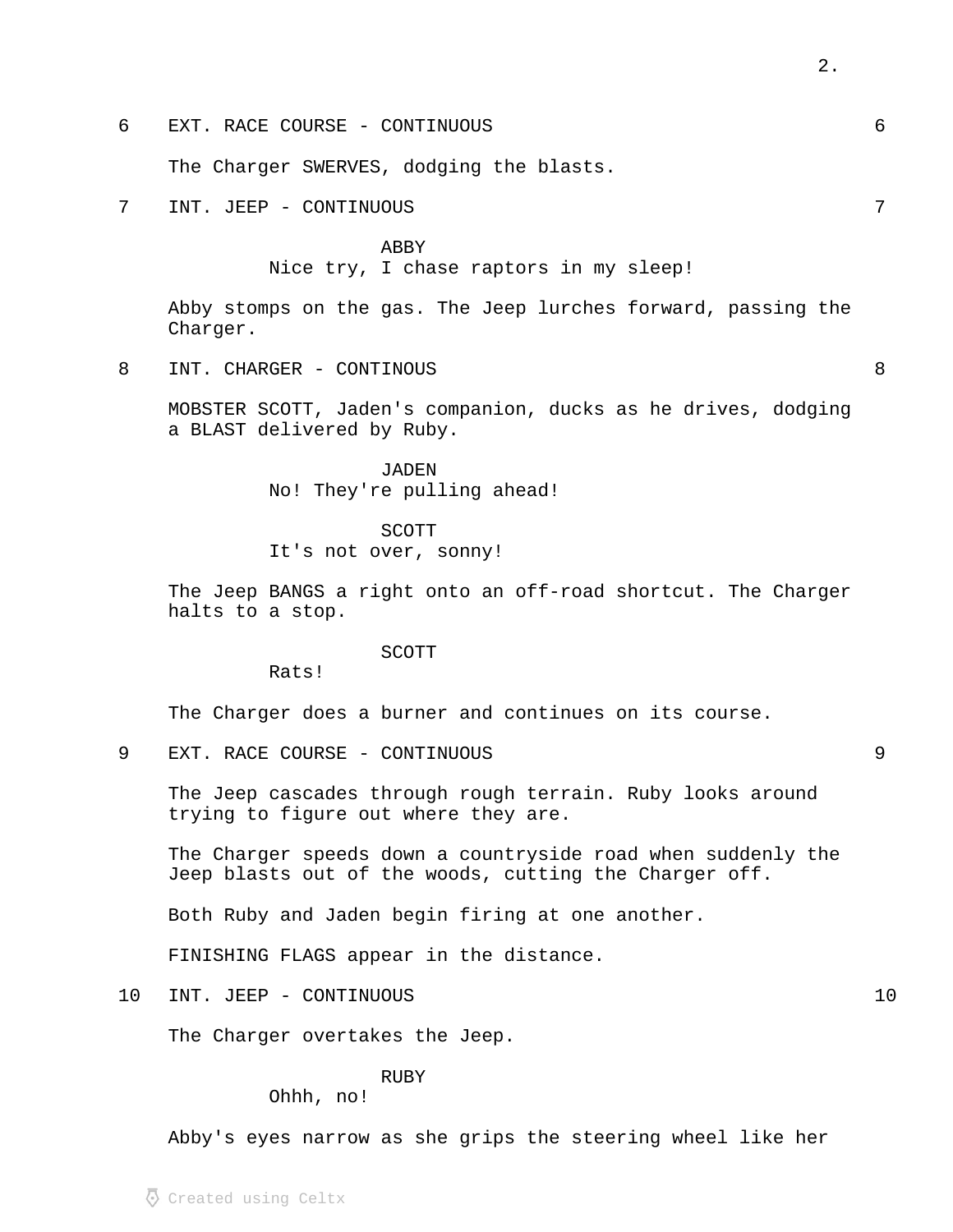life depends on it.

Ruby continues BLASTING at the Charger's wheels.

Suddenly, a RUMBLING causes Abby to SLAM the breaks. Ruby flies forward, protected by her seatbelt.

11 INT. CHARGER - CONTINUOUS 11

Scott grips the steering wheel to control the Charger along the SHAKING GROUND. His eyes narrow in confusion as he looks up into the rear view mirror...

> SCOTT Son of a--

## 12 EXT. RACE COURSE - CONTINUOUS 12

A THIRD CAR approaches-- it is coming up on the other two, fast!

13 INT. WRX - CONTINUOUS 13

ALMIGHTY A-A-RON LAUGHS demonically from inside a motorcycle helmet. He REVVS his engine.

14 EXT. RACE COURSE - CONTINUOUS 14

The WRX takes the lead!

15 INT. JEEP - CONTINUOUS 15

Ruby acts fast. She shoots the WRX, hitting the engine!

RUBY Ha! Nice knowing ya!

16 EXT. RACE COURSE - CONTINUOUS 16

The WRX slows to a stop. A-A-ron punches the steering wheel, gets out and checks his SMOKING hood. He throws his arms up in distress.

17 INT. JEEP - CONTINUOUS 17

Ruby smugly blows on the tip of the blaster. Abby gives her a nod of approval.

ABBY

A tyrannosaurus wreck!